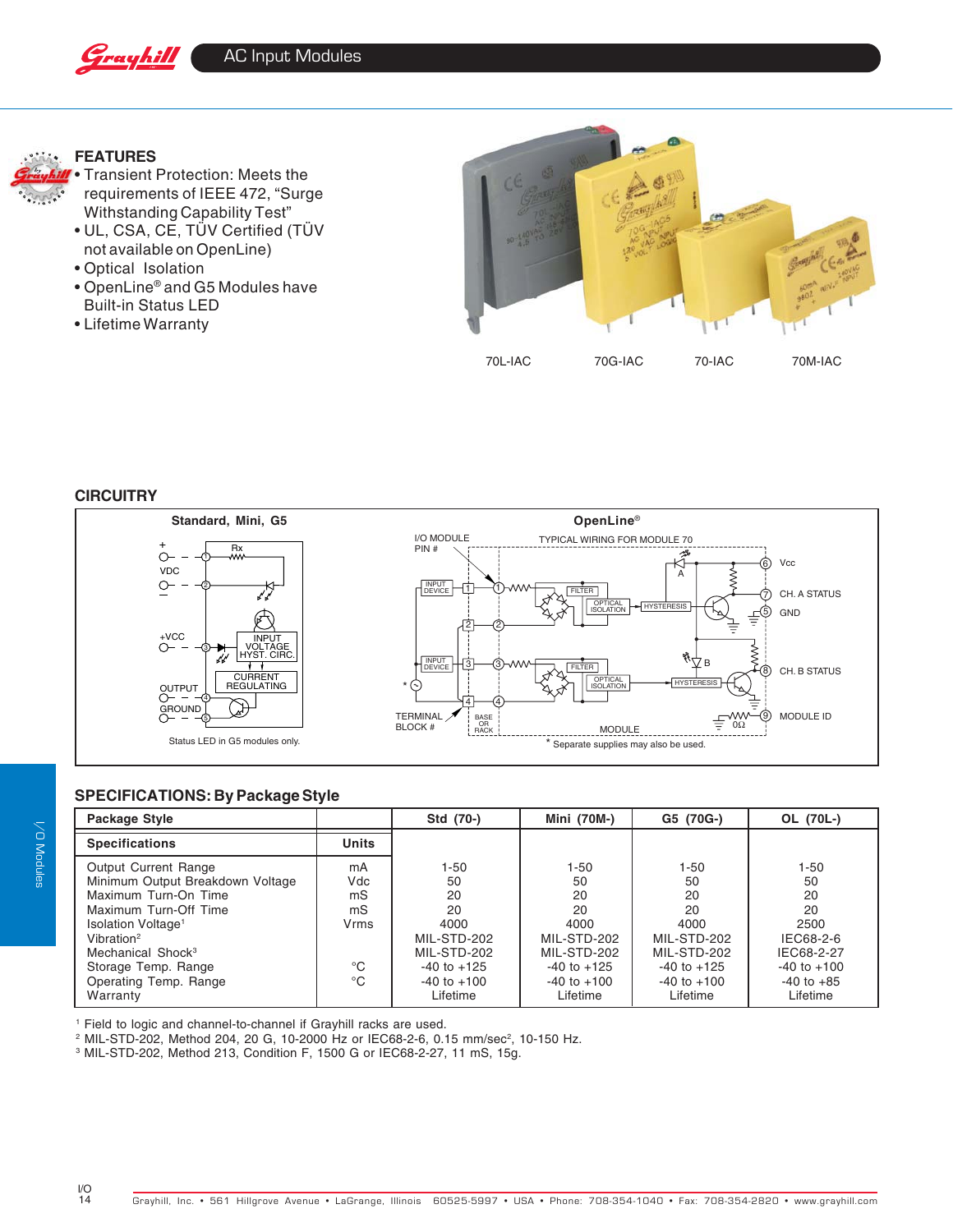

### SPECIFICATIONS: By Part Number Standard and Miniature Modules

| Type/Function                                                                                      | <b>Grayhill Part Number</b> |                    |                     |                        |                     |                    |                     |
|----------------------------------------------------------------------------------------------------|-----------------------------|--------------------|---------------------|------------------------|---------------------|--------------------|---------------------|
| Miniature                                                                                          |                             | 70M-IAC5           | 70M-IAC5A           | 70M-IAC15              | 70M-IAC15A          | 70M-IAC24          | 70M-IAC24A          |
| Standard                                                                                           |                             | 70-IAC5            | 70-IAC5A            |                        | 70-IAC15A           | 70-IAC24           | 70-IAC24A           |
| Specifications                                                                                     | Units                       |                    |                     |                        |                     |                    |                     |
| Nominal Input Voltage<br>Input Voltage Range <sup>1</sup><br>Input Current @ Maximum Input Voltage | Vac<br>Vac/Vdc<br>mA, rms   | 120<br>90-140<br>8 | 240<br>180-280<br>6 | 120<br>$90 - 140$<br>8 | 240<br>180-280<br>6 | 120<br>90-140<br>8 | 240<br>180-280<br>6 |
| Nominal Input Resistance (Rx)                                                                      | W                           | 22K                | 60K                 | 22K                    | 60K                 | 22K                | 60K                 |
| Maximum Pick-Up Voltage (Output Low)                                                               | Vac                         | 90                 | 180                 | 90                     | 180                 | 90                 | 180                 |
| Minimum Drop-Out Voltage (Output High)                                                             | Vac                         | 25                 | 50                  | 25                     | 50                  | 25                 | 50                  |
| Nominal Logic Voltage (Vcc)                                                                        | Vdc                         |                    |                     | 15                     | 15                  | 24                 | 24                  |
| Logic Voltage Range                                                                                | Vdc                         | $3-6$              | $3-6$               | $8 - 18$               | $8 - 18$            | $15 - 30$          | $15 - 30$           |
| Max. Logic Supply Current @ Nominal Vcc                                                            | mA                          | 10                 | 10                  | 10                     | 10                  | 10                 | 10                  |

#### G5 Modules

| Type/Function                                                                                                                                                                                                                                                                                                          | <b>Gravhill Part Number</b>                                      |                                                          |                                                            |                                                                |                                                                  |                                                                    |                                                                  |
|------------------------------------------------------------------------------------------------------------------------------------------------------------------------------------------------------------------------------------------------------------------------------------------------------------------------|------------------------------------------------------------------|----------------------------------------------------------|------------------------------------------------------------|----------------------------------------------------------------|------------------------------------------------------------------|--------------------------------------------------------------------|------------------------------------------------------------------|
| G5, Status LED                                                                                                                                                                                                                                                                                                         |                                                                  | 70G-IAC5                                                 | 70G-IAC5A                                                  | 70G-IAC15                                                      | 70G-IAC15A                                                       | 70G-IAC24                                                          | 70G-IAC24A                                                       |
| Specifications                                                                                                                                                                                                                                                                                                         | <b>Units</b>                                                     |                                                          |                                                            |                                                                |                                                                  |                                                                    |                                                                  |
| Nominal Input Voltage<br>Input Voltage Range <sup>1</sup><br>Input Current @ Maximum Input Voltage<br>Nominal Input Resistance (Rx)<br>Maximum Pick-Up Voltage (Output Low)<br>Minimum Drop-Out Voltage (Output High)<br>Nominal Logic Voltage (Vcc)<br>Logic Voltage Range<br>Max. Logic Supply Current @ Nominal Vcc | Vac<br>Vac/Vdc<br>mA, rms<br>W<br>Vac<br>Vac<br>Vdc<br>Vdc<br>mA | 120<br>90-140<br>8<br>22K<br>90<br>25<br>$4.5 - 6$<br>10 | 240<br>180-280<br>6<br>60K<br>180<br>50<br>$4.5 - 6$<br>10 | 120<br>90-140<br>8<br>22K<br>90<br>25<br>15<br>$10 - 18$<br>10 | 240<br>180-280<br>6<br>60K<br>180<br>50<br>15<br>$10 - 18$<br>10 | 120<br>$90 - 140$<br>8<br>22K<br>90<br>25<br>24<br>$17 - 30$<br>10 | 240<br>180-280<br>6<br>60K<br>180<br>50<br>24<br>$17 - 30$<br>10 |

### OpenLine® Modules

| Type/Function                                                                                                                                                                                                                                                      | <b>Grayhill Part Number</b>                                |                                                             |                                                              |  |
|--------------------------------------------------------------------------------------------------------------------------------------------------------------------------------------------------------------------------------------------------------------------|------------------------------------------------------------|-------------------------------------------------------------|--------------------------------------------------------------|--|
| Dual, Status LED                                                                                                                                                                                                                                                   | 70L-IAC                                                    | 70L-IACA                                                    |                                                              |  |
| Specifications                                                                                                                                                                                                                                                     | Units                                                      |                                                             |                                                              |  |
| Nominal Input Voltage<br>Input Voltage Range <sup>1</sup><br>Input Current @ Max. Input Voltage<br>Nominal Input Resistance (Rx)<br>Max. Pick-Up Voltage (Output Low)<br>Min. Drop-Out Voltage (Output High)<br>Nominal Logic Voltage (Vcc)<br>Logic Voltage Range | Vac<br>Vac/Vdc<br>mA, rms<br>W<br>Vac<br>Vac<br>Vdc<br>Vdc | 120<br>$0 - 140$<br>8<br>22K<br>90<br>25<br>5<br>$4.5 - 28$ | 240<br>$0 - 280$<br>6<br>64K<br>180<br>50<br>5<br>$4.5 - 28$ |  |
| Max. Logic Supply Current @ Nominal Vcc<br>Module ID Resistance to Logic Ground                                                                                                                                                                                    | mA<br>W                                                    | 6/CH<br>0                                                   | 6/CH<br>0                                                    |  |

<sup>1</sup> For input voltages in the range of 15-32 Vac, or 35-60 Vac, see DC input Modules with the NP or G suffix.

Available from your local Grayhill Distributor. For prices and discounts, contact a local Sales Office, an authorized local Distributor or Grayhill.